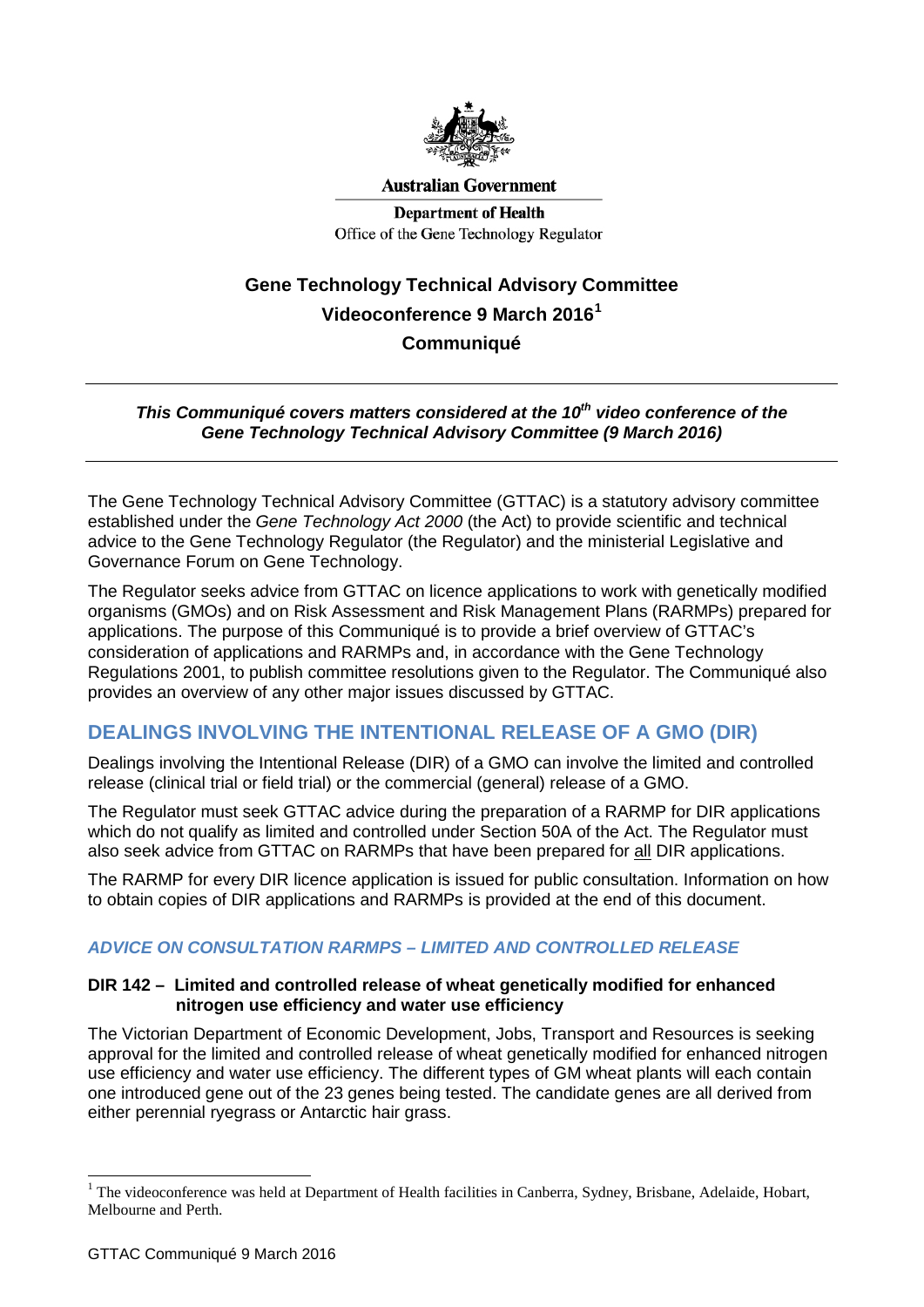The field trial is proposed to take place between May 2016 and May 2018 at one site in Horsham, Victoria, on a maximum area of 3 hectares per year. The purpose of the field trial is to evaluate the performance of the GM wheat under Australian field conditions. No GM plant material would be used for human food or animal feed.

GTTAC noted the key points in the consultation RARMP including the conclusion that this release poses negligible risks to the health and safety of people and the environment as a result of gene technology.

Key issues discussed by the committee:

- identified uncertainty, including the unknown function of one of the introduced genes, noting that additional data may be required to assess any future application with reduced limits and controls
- licence conditions for rodent control and how these are described in the RARMP
- expression of proteins by the root preferential promoter in tissues other than roots. GTTAC noted that for this limited and controlled release the expression pattern would not change the conclusions of the RARMP.

#### *RESOLUTION* **–** GTTAC advised the Regulator that:

- The committee agrees with the overall conclusions of the RARMP
- The Regulator should consider clarifying proposed monitoring and control measures for rodents to make terminology consistent throughout RARMP
- The Regulator should consider further clarifying the specificity of a promoter aimed for root specificity

## *ADVICE ON APPLICATIONS – COMMERCIAL*

#### **DIR 143 – Commercial release of cotton genetically modified for insect resistance and herbicide tolerance (GlyTol® and GlyTol TwinLink Plus®)**

Bayer CropScience is seeking approval for the commercial cultivation of two types of GM cotton Australia-wide. The first type, GlyTol® cotton, has been modified for herbicide tolerance. The second type, GlyTol TwinLink Plus® cotton, was produced by conventional breeding between four GM parental cottons and has been modified for both insect resistance and dual herbicide tolerance.

If a licence is issued, the GM cottons and their derived products would enter general commerce, including use in human food and animal feed. Food Standards Australia New Zealand (FSANZ) has approved the use of food derived from each of the parent GM cottons. These approvals also cover the GMOs proposed for release.

The Regulator requested advice from GTTAC on the following issues that have been identified for consideration in the preparation of the RARMP:

- the potential for the GM cottons to be harmful to the environment through weediness, particularly in northern Australia, given that the introduced genes confer insect resistance and herbicide tolerance
- the potential for the GM cottons to be harmful to people through toxicity or allergenicity
- the potential for the GM cottons to be harmful to other organisms, particularly non-target invertebrates, through toxicity
- the potential for gene flow to other cottons
- whether commercial release is likely to result in changes to agricultural practices that may have an environmental impact .

GTTAC was also asked to provide advice on any other key issues that should be considered in the RARMP.